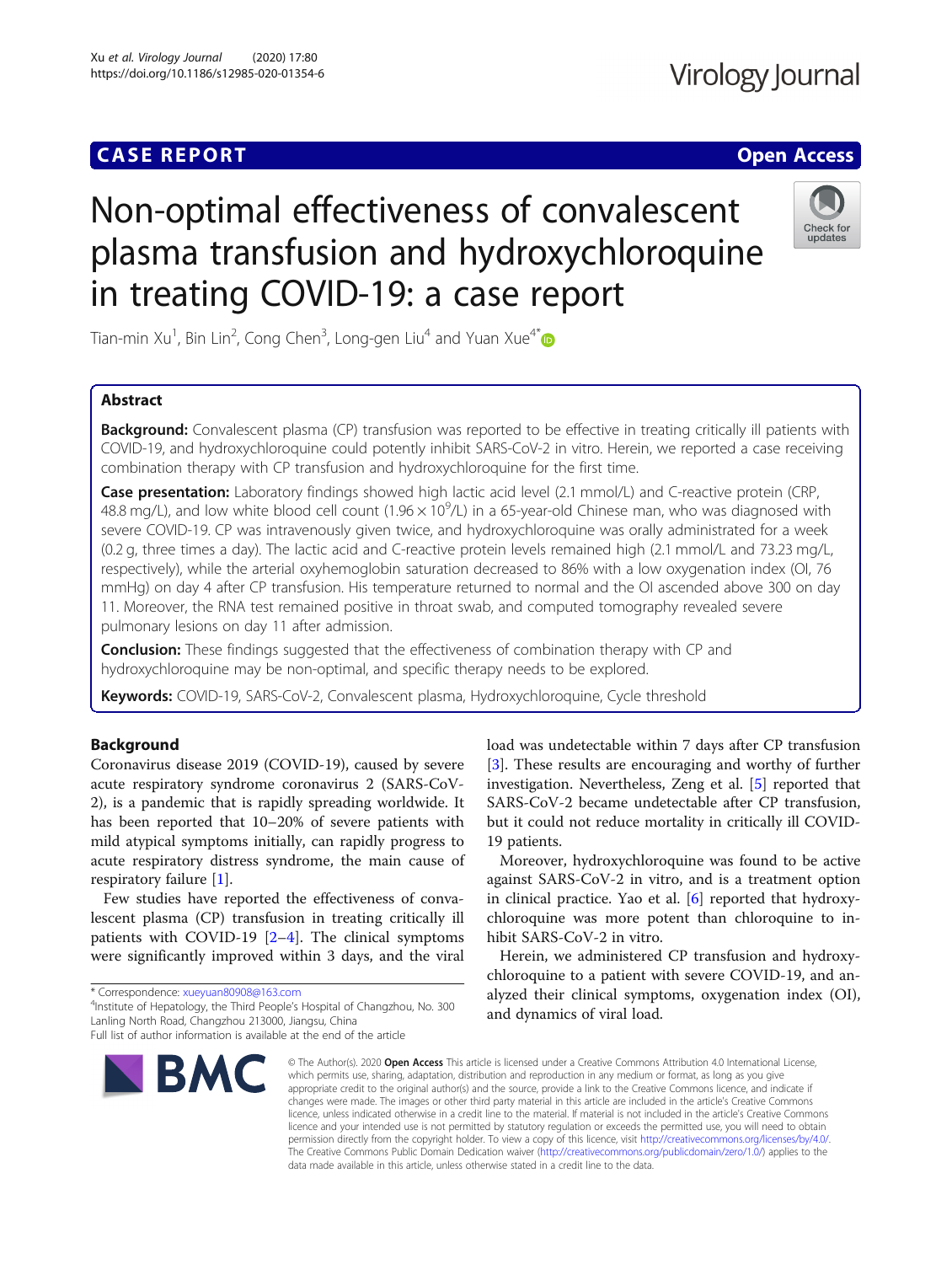

#### Case presentation

A 65-year-old Chinese man, who was diagnosed with laboratory-confirmed COVID-19, was admitted to our isolation ward on 25 March 2020. A week before his admission, he flew in from Brazil airport, and was subsequently under home isolation. On 23 March 2020, he presented with fever (38.8 °C), chills and myalgia. Viral RNA test from throat swab was positive. The cycle threshold  $(Ct)$  values of open reading frame 1ab  $(Orflab)$ and nucleocapsid (N) genes by RT-PCR assay were 20 and 21, indicating a high viral load. Computed tomography (CT) scan showed bilateral pneumonia. Laboratory findings showed high lactic acid level (2.1 mmol/L) and C-reactive protein (CRP, 48.8 mg/L), and low white blood cell count  $(1.96 \times 10^9)$ , indicative of severe COVID-19. Oxygen and atomized inhalation of recombinant human interferon-ɑ2b was given at admission. CP from two convalescent patients was intravenously given, and hydroxychloroquine (Shanghai Zhongxi Pharmaceuticals, Shanghai, China) was orally administrated for a week (0.2 g, three times a day).

As shown in Fig. 1, on day 4 after CP transfusion, the lactic acid and CRP levels remained high (2.1 mmol/L and 73.23 mg/L, respectively). The arterial oxyhemoglobin saturation (SaO<sub>2</sub>) decreased to 86%, while the OI decreased to 76 mmHg, and mechanical ventilation was administered. His temperature returned to normal and the OI ascended above 300 on day 11, after which the ventilator was withdrawn. On day 11 after CP transfusion, the RNA test remained positive in throat swab, and CT revealed severe pulmonary lesions (Fig. 2).

In addition, no apparent side-effects were found during CP transfusion and hydroxychloroquine treatments.

#### Discussion and conclusion

Currently, the pathogenesis of COVID-19 remains unclear, and no specific treatment is available. Cytokine storm and excessive inflammation coexist and may lead to multiple organ failure. Both antiviral therapy and treatment of the systematic response are important for patients with rapid deterioration of COVID-19.